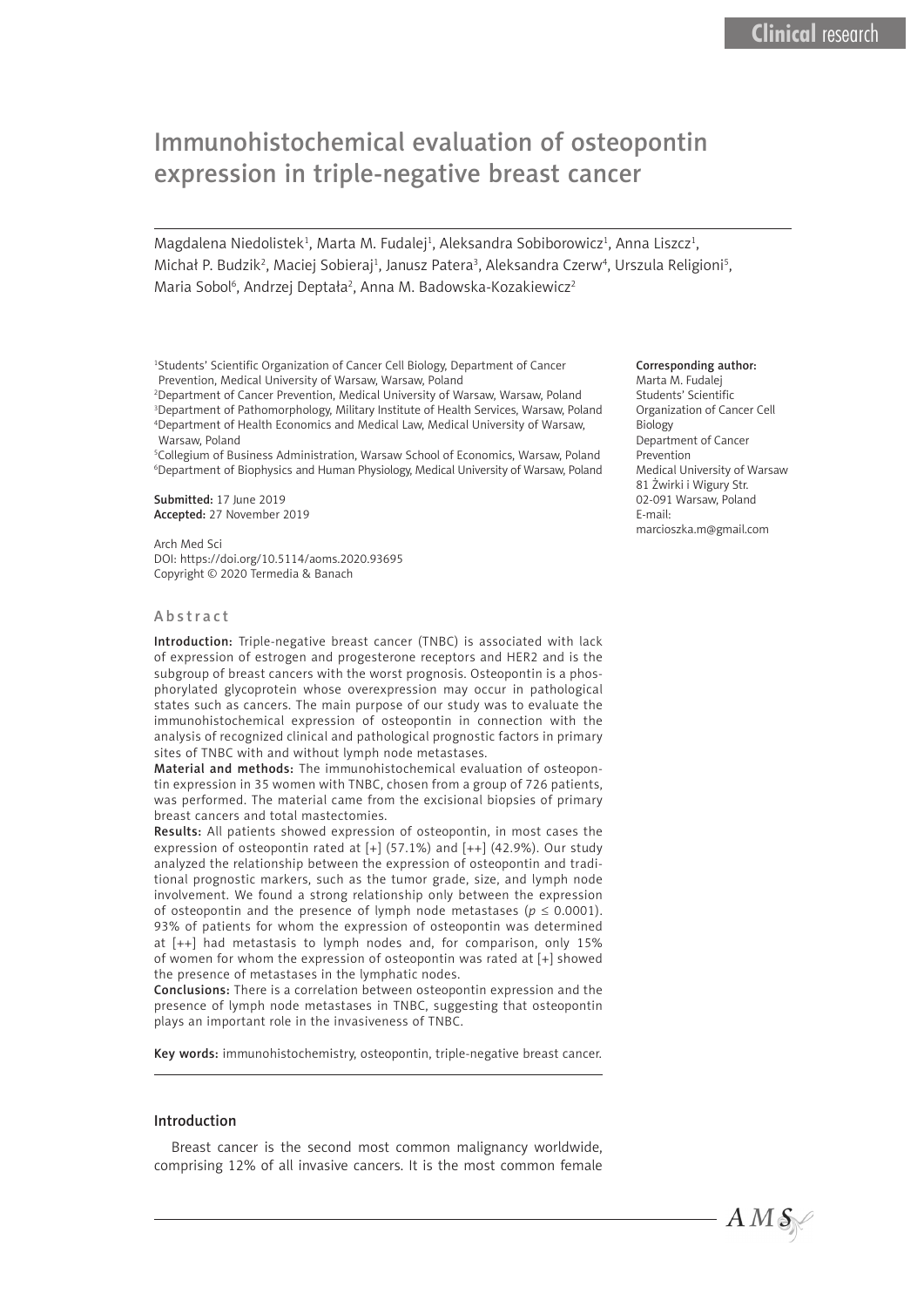malignancy, especially in well-developed countries. Breast cancer biology consists of an immense network of dependencies between various proteins. One of the widely discussed signaling proteins playing key roles in cancer development is osteopontin (OPN). It was described for the first time by Senger *et al.* (1979), who indicated its role as a potential marker of epithelial cell transformation [1]. The name of osteopontin is associated with its function in the bone tissue. Osteopontin binds to the cellular surface, enhancing cell migration and adhesion. Moreover, it plays a role in several physiological and pathological processes such as maintenance and remodeling of bone integrity in response to tension or pressure, early cell immune reactions, dystrophic calcification, recurrent coronary artery stenosis, regulation of growth and differentiation of cancer cells, and development of metastases. It has also been shown that osteopontin takes part in the process of new blood vessel formation. Furthermore, osteopontin is necessary in cell adhesion, apoptosis, inflammatory processes, and wound healing [2].

Current studies concentrate on establishing the role of osteopontin in carcinogenesis. It is suspected to influence the development of distant metastases in malignancies of the tongue, esophagus, stomach, colon, pancreas, kidneys, endometrium and breast; however, the mechanism remains unclear. Moreover, high OPN concentration in breast cancer cells has been shown to be correlated with sooner local relapse and shorter overall survival (OS) [4].

The molecular subtype of breast cancer that tends to metastasize more commonly than others is called triple-negative breast cancer (TNBC). It is defined by lack of expression of estrogen receptor (ER), progesterone receptor (PR) and human epidermal growth factor receptor 2 (HER2). Triple-negative breast cancer is diagnosed in 12–17% of all breast cancer cases. As the TNBC cells are frequently relatively heterogeneous and poorly differentiated, this cancer type is thought to run an aggressive course with rapid recurrences [3] and common development of distant metastases [5].

Compared to other subtypes of invasive breast cancer, TNBC is characterized by higher clinical stages on diagnosis, larger size (pT1–pT4) and lower histological grade (G1–G3) [6]. Triple-negative breast cancer tends to be more aggressive, with rapid growth of the tumor, to metastasize both to regional lymph nodes and distant organs and to present a much shorter time to relapse after treatment (on average 1–3 years). Metastases of TNBC are localized more often in the brain and lungs, while localizing in the bones less commonly than other types of breast cancer [7, 8]. On the other hand, TNBC tend to have higher probability of a complete pathological response to neoadjuvant chemotherapy [9].

Due to more frequent occurrence of lymph node metastases in the case of TNBC and the same relationship between the presence of metastases and OPN expression, we decided to analyze the coexistence of loss of expression of breast cancer receptors (ER, PR, HER2) and expression of osteopontin.

The purpose of this study was to evaluate immunohistochemical expression of osteopontin in connection with the analysis of recognized clinical and pathological prognostic factors in primary sites of triple-negative breast cancer with and without lymph node metastases.

# Material and methods

Material consisted of primary tumors of female breasts (726 patients) obtained from the excisional biopsies and total mastectomies. A total of 35 patients with triple-negative breast cancer confirmed by assessment of lack of the ER, PR and HER2 expression were selected for further testing. Tumor samples were fixed in 8% buffered formalin phosphate. After 24-hour fixation, material was dehydrated using alcohol in gradually increasing concentrations (50, 60, 50, 60, 70, 80, 90, 96%) of absolute alcohol and xylene and embedded in paraffin. Paraffin blocks were cut into serial sections 4 µm in thickness. They were then stained using standard methods. In preparations stained with H&E the following determinations were carried out:

- type of neoplasm (WHO classification),
- tumor grade (G1-G3) including tubule formation, and intensity of division as well as the degree of neoplastic cell differentiation,
- mitotic index as the mean number of mitotic figures in neoplastic cells counted in 10 fields of vision at 400x magnification (surface area:  $0.17$  mm<sup>2</sup>).

Paraffin sections on slides covered with 2% saline solution (Sigma) in acetone and dried for 24 hours at 42°C were used for immunohistochemical examination. Before the staining procedure, the material underwent a routine deparaffinization process in gradually decreasing concentrations of alcohol. For immunohistochemical examination we used monoclonal antibodies in proper concentrations in 1% BSA (Merck, Darmstadt, Germany). The following antibodies were used:

- • Monoclonal Mouse Anti-Human Estrogen Receptor alpha, 1 : 50 dilution, clone: 1D5, code: IR654 (DAKO, Santa Clara, United States),
- Monoclonal Mouse Anti-Human Progesterone Receptor, 1 : 400 dilution, clone: PR636, code: IR068 (DAKO, Santa Clara, United States),
- • Polyclonal Rabbit Anti-Human HER2 Protein using HercepTest, code: K5204 (DAKO, Santa Clara, United States),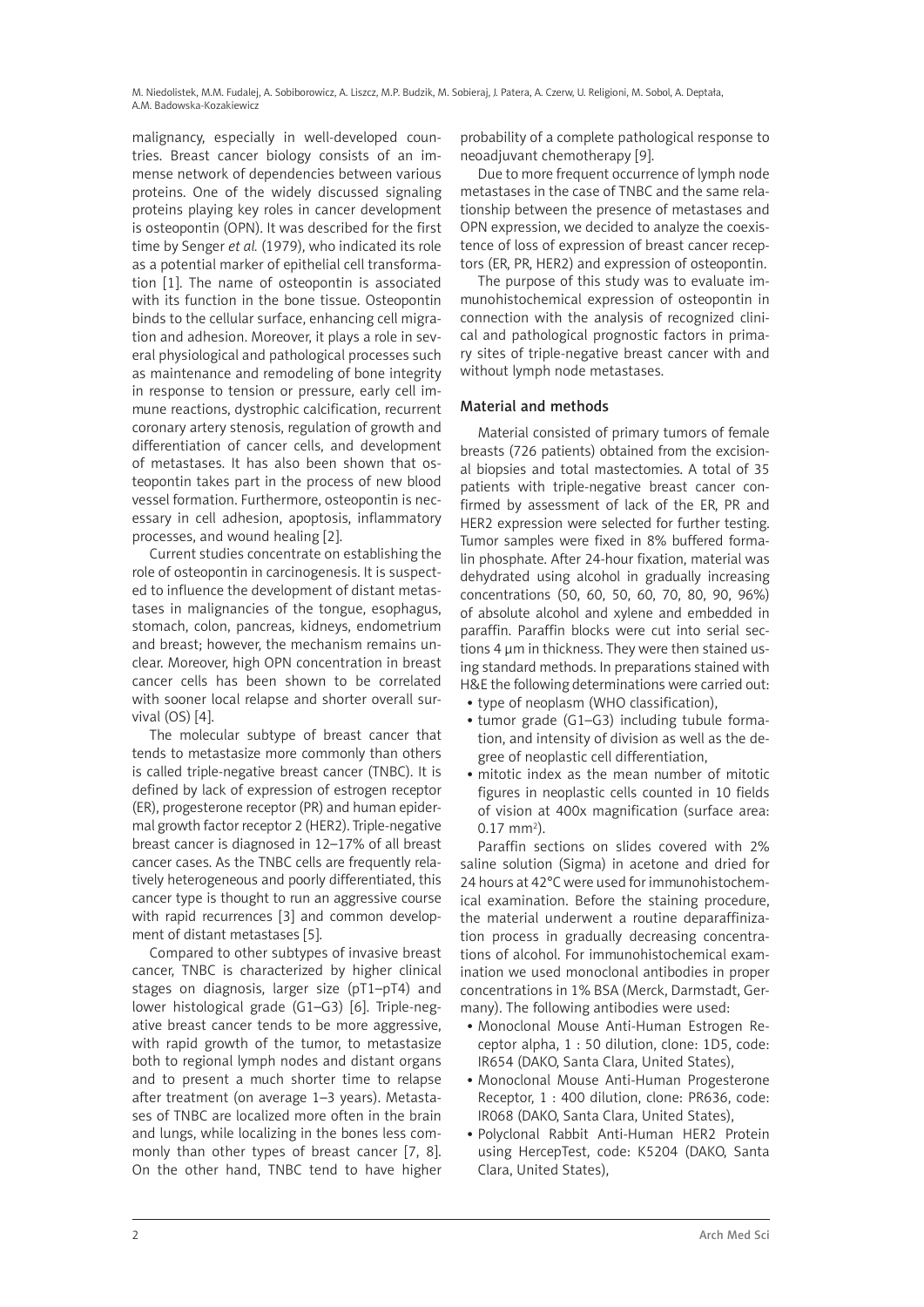• Mouse monoclonal OPN antibody (AKm2A1), sc-21742 (Santa Cruz Biotechnology, Dallas, Texas, United States).

Sections were subsequently dewaxed in xylene, gradually decreasing concentrations of alcohol and distilled water. The next step involved revealing the epitope by heating the slides in a buffer (derived from mixing 75 µl of blocking buffer with 5 ml PBS) for 1 hour. Afterwards, preparations were incubated with 50–100 µl (depending on the sample size) of anti-osteopontin antibody 1 : 50 solution for 30 min. After incubation, preparations were rinsed three times in PBS for 5 minutes. The next step was incubation for 30 minutes with biotinylated secondary antibody (derived from mixing 75 µl of blocking buffer with 5 ml of PBS and 25 µl of biotinylated secondary antibody). After incubation, preparations were once again rinsed three times in PBS for 5 minutes. Next, preparations were incubated for 30 min with an AB enzyme reagent that was previously prepared by combining avidin with biotinylated peroxidase in an equal ratio and diluted in PBS (50 µl of avidin, 50 µl of biotinylated peroxidase and 2.5 ml of PBS). After incubation, preparations were rinsed three times in PBS for 5 minutes. The next step was incubation in a peroxidase substrate (consisting of 2.5 ml of distilled water, 5 drops of buffer, 1 drop of diaminobenzidine solution (DAB) and 1 drop of peroxidase) for about 5 minutes. The color of the preparations was controlled, then they were rinsed in tap water, stained for 5 minutes with Ehrlich's hematoxylin, differentiated in 1% acidic alcohol and again rinsed in tap water. The preparations were then dehydrated in a series of alcohols with increasing concentrations and xylene and mounted in a DPX mountant (Merck, Darmstadt, Germany).

To interpret the results of immunohistochemical (IHC) staining computer image analysis and the program Lucia v. 4.21 were used. Stained nuclei, cytoplasm and cellular membrane of cancer cells were counted among 1000 cancer cells. OPN staining results were scored according to the percentage of positive cells as follows:

- [-] below 10% positive cells,
- [+] 10% positive cells,
- [++] between 10% to 30% positive cells,
- [+++] more than 30% positive cells.

The results were presented in the form of arithmetic means ( $x \pm SD$ ). The results were developed using the SPSS v. 12.0 PL Windows program. Pearson's quadrate test was used to verify the hypothesis of the independence of two features. Spearman's correlation coefficient values were calculated, and their significance was evaluated using Student's *t*-test. Differences were considered statistically significant at  $p \leq 0.05$ .



Figure 1. Histopathological image of triple-negative breast cancer (grade 3, H&E, original magnification, 200×)



Figure 2. Immunohistochemical analysis of osteopontin expression in triple-negative breast cancer (positive staining images for OPN; original magnification, 400×)

### Results

In our study patients with TNBC represented 4.8% of cases. Mean age of studied women was 57.1 years. Histological examination revealed the following percentages of TNBC tumors types: 89% – invasive ductal carcinomas (IDC) and 11% – metaplastic carcinomas.

In the TNBC group, tumors evaluated as G2 (51%) and G3 (42.9%) were the most numerous. As far as tumor size is concerned, the most numerous group was represented by pT2 (2–5 cm) (57.1% of cases), whereas 26% of tumors were below 2 cm in diameter, so they were evaluated as pT1. Remaining patients were diagnosed with tumors exceeding 5 cm, and additionally 2 malignancies (6%) infiltrated the chest (pT4). Lymph node involvement was detected in 17 cases (49%) of TNBC (pN1 43%; pN2 3%; pN3 3%). The correlation between nodal status (pN0–pN3), histological grade (G1–G3) and tumor size (pT1–pT4) is presented in Table I.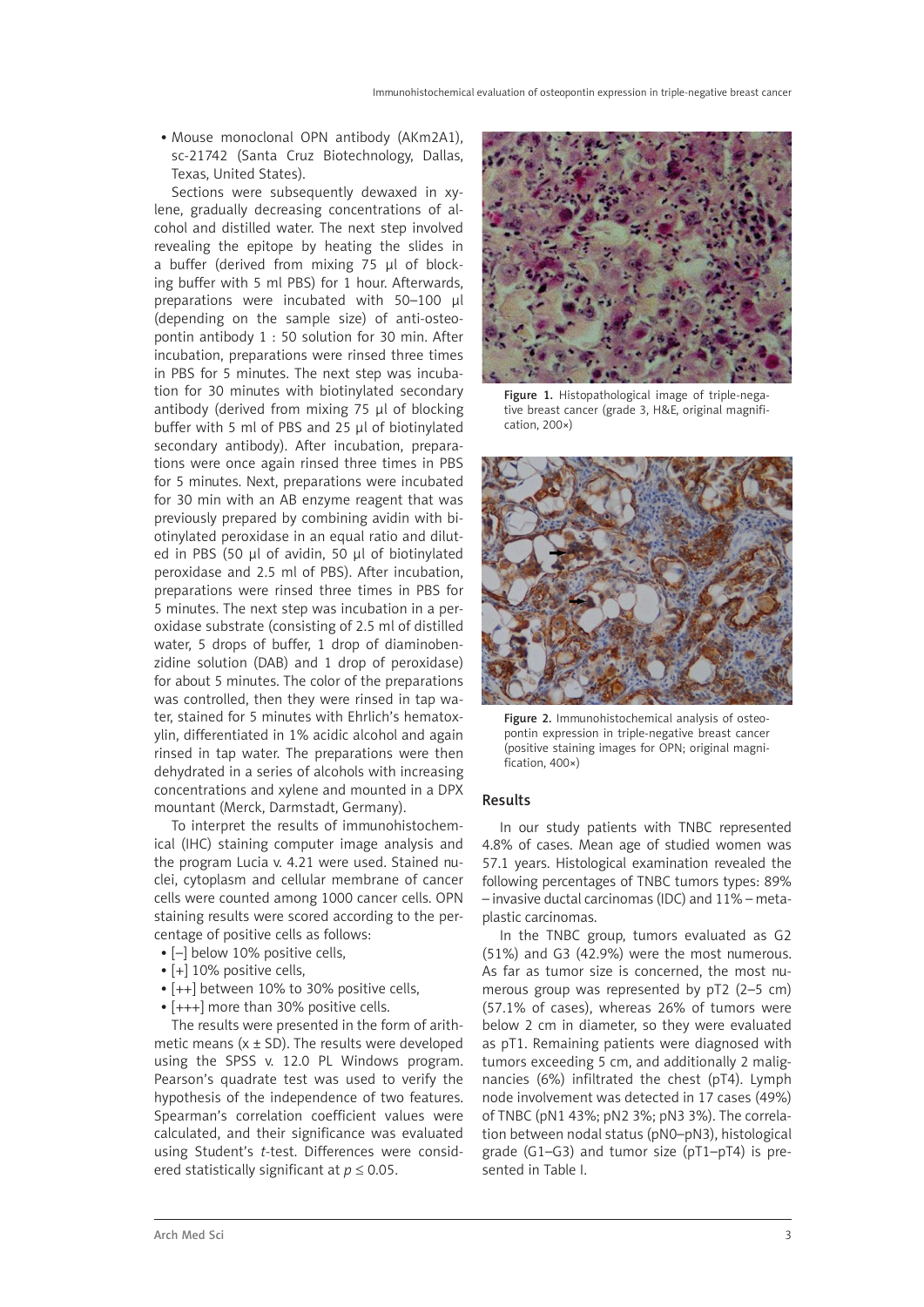In our study G1 tumors did not present lymph node involvement and their measurement was below 5 cm. A statistically significant relationship was demonstrated between lymph node involvement and tumor size ( $p$  value  $\leq$  0.05).

Age of examined patients with TNBC was within the range of 30 to 81. Although the correlation between patient age and histological type of neoplasm was studied and no statistically significant relationships were found, IDC was most frequently examined in patients in the age range of 45 to 65. In our study a statistically significant correlation was demonstrated between histological grade (G1–G3) and tumor size ( $pT1-pT4$ ) ( $p \le 0.044$ ), as well as between lymph node involvement (pN0–pN3) and tumor size of TNBC malignancies ( $p \le 0.049$ ).

Moreover, in our analysis we assessed the relationship between patients' age and histological grade (G1–G3) and noted that young women were diagnosed with G1 breast cancer more frequently.

Analysis of the structure of increasing histological grading matched with patient age revealed that 66.7% of women at the age between 60 and

75 were diagnosed with G2 tumors, whereas patients over 75 years of age were diagnosed most frequently with G3 tumors – also 66.7% of cases. Interestingly, none of the patients over 60 years was diagnosed with the lowest grading, G1. To conclude, there is an evident increase of histological grading with patient age.

Through the use of immunohistochemical techniques, expression of osteopontin was detected in 35 cases of TNBC. OPN staining results were scored according to the percentage of positive cytoplasm staining based on the scale presented in Table II. In the studied group of 35 patients with TNBC all of them revealed OPN expression, mostly scored as  $[+]$  (57.1%) and  $[++]$  (42.9%). In the studied materials expression scored as  $[++]$ was not detected.

In our study we assessed the correlation between expression of osteopontin and recognized clinical and pathological prognostic factors used in breast cancer diagnostics such as histological grade (G1–G3), tumor size (pT1–pT4), lymph node involvement (pN0–pN3) and expression of steroid receptors (ER, PR) and HER2. Among studied

Table I. Relationship between presence of nodal metastases (pN0–pN3), histological grade (G1–G3) and tumor size (pT1–pT4) in triple-negative breast cancer

| Parameter                  | Lymph nodes status |    |                |                          |                 |                 |              |     |         |
|----------------------------|--------------------|----|----------------|--------------------------|-----------------|-----------------|--------------|-----|---------|
|                            | pN <sub>0</sub>    | %  | pN1            | %                        | pN <sub>2</sub> | %               | pN3          | %   | P-value |
| Histological grade (G1-G3) |                    |    |                |                          |                 |                 |              |     |         |
| G1                         | 2                  | 11 | $\mathbf{0}$   |                          | $\mathbf{0}$    |                 | $\mathbf{0}$ |     |         |
| G <sub>2</sub>             | 8                  | 44 | 8              | 53                       | $\mathbf{1}$    | 100             | 1            | 100 | 0.055   |
| G <sub>3</sub>             | 8                  | 44 | $\overline{7}$ | 47                       | $\mathbf{0}$    | $\qquad \qquad$ | 0            |     |         |
| Tumor size (pT1-pT4)       |                    |    |                |                          |                 |                 |              |     |         |
| pT1                        | 5                  | 28 | $\overline{4}$ | 27                       | $\Omega$        |                 | $\Omega$     |     |         |
| pT <sub>2</sub>            | 9                  | 50 | 11             | 73                       | $\mathcal{O}$   |                 | 0            |     |         |
| pT3                        | 2                  | 11 | $\mathbf{O}$   | $\overline{\phantom{0}}$ | $\mathbf{1}$    | 100             | $\mathbf{1}$ | 100 | 0.049   |
| pT4                        | 2                  | 11 | $\mathbf{0}$   |                          | $\Omega$        |                 | $\mathbf{0}$ |     |         |

Table II. Scale of assessment of immunohistochemical staining for osteopontin in patients with triple-negative breast cancer

| Percent of stained<br>cancer cells -<br>positive cytoplasmatic<br>reaction | Degree<br>of cytoplasmatic<br>staining in cancer<br>cells | Assessment of OPN<br>cytoplasmatic<br>expression<br>in cancer cells | Number of TNBC<br>with positive<br>cytoplasmatic<br>reaction | Percent of TNBC<br>with positive<br>cytoplasmatic<br>reaction |
|----------------------------------------------------------------------------|-----------------------------------------------------------|---------------------------------------------------------------------|--------------------------------------------------------------|---------------------------------------------------------------|
| $< 10\%$                                                                   |                                                           | None                                                                | $\Omega$                                                     | $\Omega$                                                      |
| 10%                                                                        | $^{+}$                                                    | Weak                                                                | 20                                                           | 57.1                                                          |
| $>10-30%$                                                                  | $+ +$                                                     | Intermediate                                                        | 15                                                           | 42.9                                                          |
| $> 30\%$                                                                   | $+ + +$                                                   | Strong                                                              | 0                                                            |                                                               |

*OPN – osteopontin, TNBC – triple-negative breast cancer.*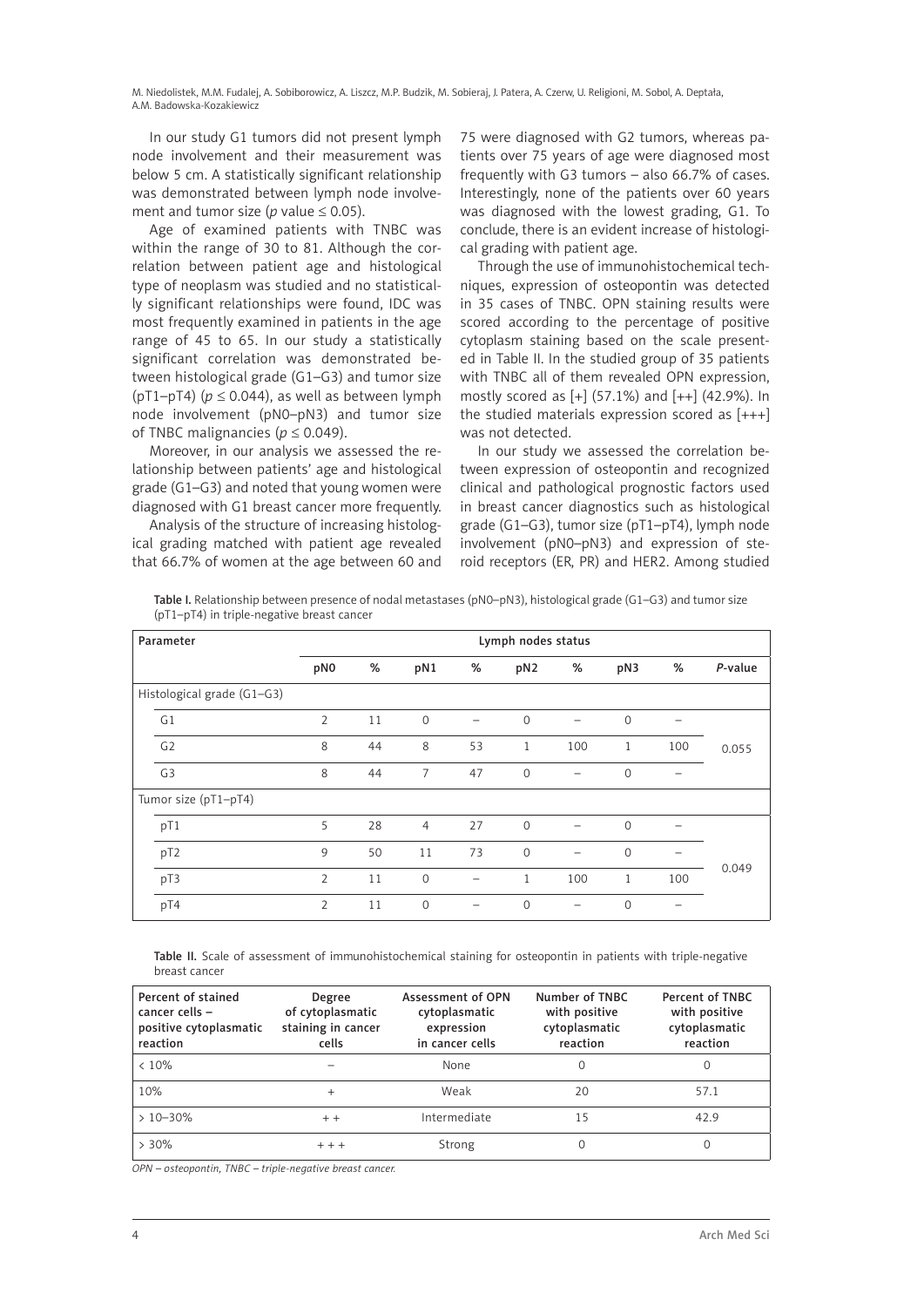| Parameter              | Osteopontin expression |           |              |              |         |  |  |
|------------------------|------------------------|-----------|--------------|--------------|---------|--|--|
|                        |                        | $\ddot{}$ | $+ +$        | $+ + +$      | P-value |  |  |
| Histological grade (G) |                        |           |              |              |         |  |  |
| G1                     | $\mathbf 0$            | 1(5%)     | 1(7%)        | $\mathbf{0}$ |         |  |  |
| G <sub>2</sub>         | $\mathbf{0}$           | 10 (50%)  | 8 (53%)      | $\mathbf{0}$ | 0.946   |  |  |
| G <sub>3</sub>         | $\mathsf{O}\xspace$    | 9(45%)    | 6(40%)       | $\mathbf{0}$ |         |  |  |
| Tumor size (pT)        |                        |           |              |              |         |  |  |
| pT1                    | $\mathbf 0$            | 5(25%)    | 4(27%)       | $\Omega$     |         |  |  |
| pT <sub>2</sub>        | $\mathbf 0$            | 11 (55%)  | $9(60\%)$    | $\Omega$     |         |  |  |
| pT3                    | $\mathbf 0$            | $2(10\%)$ | 2(13%)       | $\Omega$     | 0.652   |  |  |
| pT4                    | $\mathsf{O}\xspace$    | 2(10%)    | $\mathbf{0}$ | $\Omega$     |         |  |  |
| Nodal status (pN)      |                        |           |              |              |         |  |  |
| pNO                    | $\mathbf 0$            | 17 (85%)  | 1(7%)        | $\mathbf{0}$ |         |  |  |
| pN1-pN3                | $\mathbf 0$            | 3(15%)    | 14 (93%)     | $\Omega$     | < 0.001 |  |  |

Table III. Relationship between osteopontin expression and histological grade (G1–G3), tumor size (pT1–pT4), presence of nodal metastases (pN0–pN3)

Table IV. Correlation between osteopontin expression and histological grade (G1–G3), tumor size (pT1–pT4), presence of nodal metastases (pN0–pN3) in patients with triple-negative breast cancer

|                           | Histological grade<br>$(G1-G3)$ |         | Tumor size<br>$(pT1-pT4)$ |         | Nodal status<br>$(pNO-pN3)$ |         | Patient age<br>[years] |         |
|---------------------------|---------------------------------|---------|---------------------------|---------|-----------------------------|---------|------------------------|---------|
|                           |                                 | P-value |                           | P-value |                             | P-value |                        | P-value |
| Osteopontin<br>expression | $-0.055$                        | 0.754   | $-0.074$                  | 0.674   | 0.776                       | & 0.001 | $-0.208$               | 0.236   |

factors we highlighted the correlation between lymph node involvement and osteopontin expression (*p* ≤ 0.001) (Table III). Nodal metastases were detected in 93% of patients with OPN expression scored as  $[++]$  (> 10-30% positive cells), whereas only 15% of patients with OPN expression scored as [+] (10% positive cells) revealed lymph node metastases (Table III). Given grading, tumor size and patient age, no statistically significant relation between them and osteopontin expression in sites of TNBC was detected (Table III and IV).

# Discussion

Breast cancer is the second most common malignancy worldwide, right after lung cancer. Among women it is the most commonly diagnosed malignant tumor, causing 13% of deaths. Triple-negative breast cancer represents the least numerous group of breast cancers among women (12–20%). Due to the rarity of TNBC, our study sample was not very extensive, including only 35 cases, demanding cautious interpretation of the results, which is a common problem in papers concerning infrequent malignancies. As this type of breast cancer is characterized by the worst prognosis, it seems crucial to find new markers connected with well-established prognostic factors such as: expression of estrogen, progesterone and HER2 receptors, histological grading, tumor size and nodal status [7, 10]. These findings may influence selection of effective therapy for TNBC in the future.

For the time being researchers are looking for new prognostic and predictive markers for TNBC, and osteopontin might fulfill this role. It has been widely studied not only regarding breast cancer, but also non-small-cell lung carcinoma (NSCLC), gastric cancer, liver cancer, head and neck cancers and prostate cancer.

In our study mean age of studied patients was 57 and similar results were obtained by Wang-Brown *et al.* (2015) (mean age 58), whereas slightly different results were achieved by other researchers, e.g. Bhoo-Pathy *et al.* (2015) and Dent *et al.* (2007) (mean age 53) and also Nabi *et al.* (2016) (mean age 47) [11–13].

Given the tumor size, the largest group of triple-negative breast cancer encompassed tumor assessed as pT2 (57.1%), whereas 26% of tumors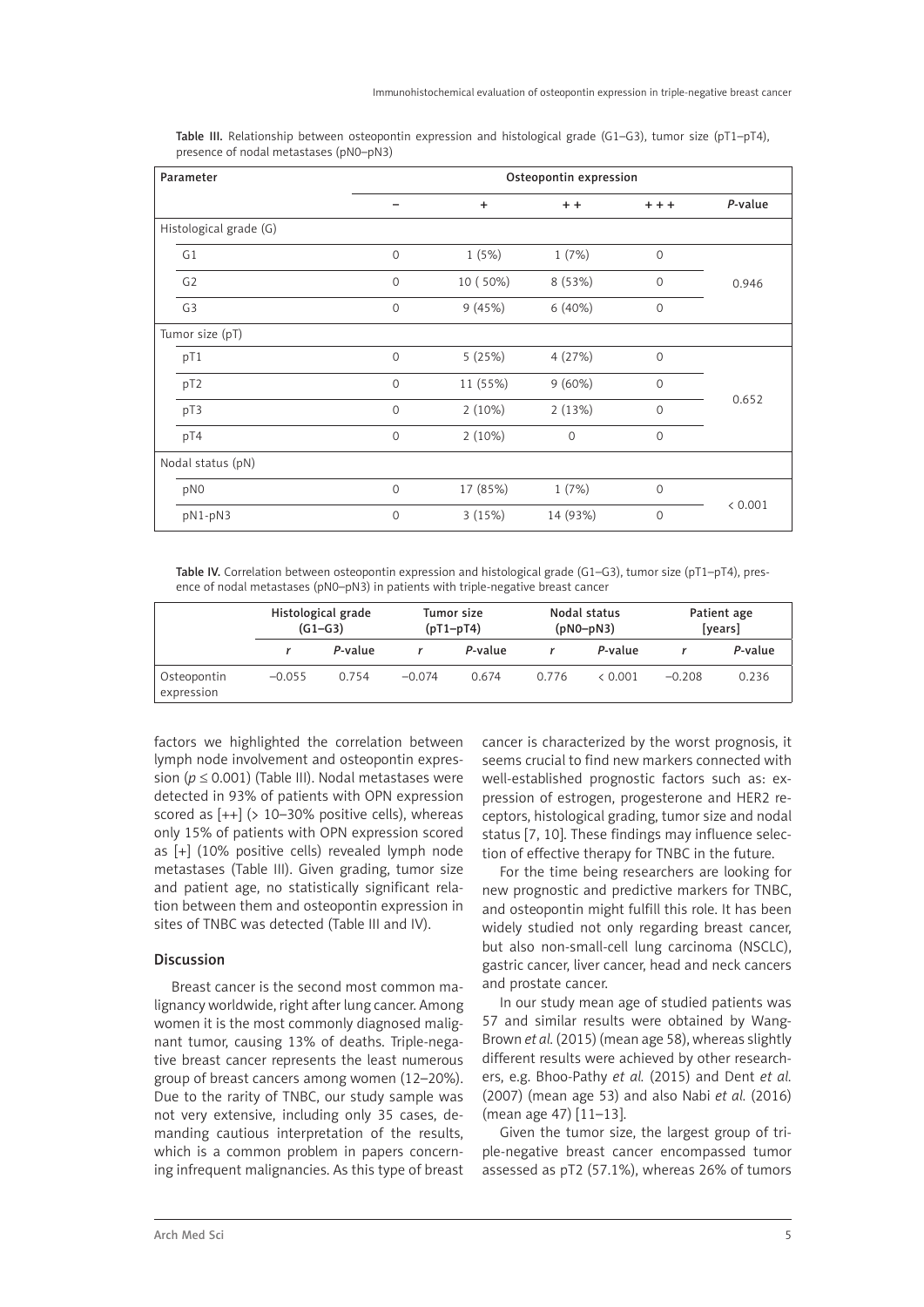were below 2 cm. Remaining patients were diagnosed with tumors exceeding 5 cm, while 2 malignancies (6%) infiltrated the chest (pT4). Dent *et al.* (2007) and Badowska-Kozakiewicz *et al.* (2018) obtained similar results – they confirmed in their study that pT2 cancers (accordingly: 55.6% and 62.1%) comprised the largest group of triple-negative neoplasms, and also Fan *et al.* (2015) reported that among studied TNBC patients, 50% were diagnosed with pT2 tumors [13–15].

In our study lymph nodes metastases were detected in 49% of patients with TNBC (43% – pN1; 3% – pN2; 3% – pN3). Similar results were reported by Fan *et al.* (2015) and Hernandez-Aya *et al*. (2011) – they confirmed that the majority of their patients did not demonstrate lymph node involvement (57.5% and 54%). However, as opposed to our analysis, both research groups observed a greater percentage of pN2 and pN3 (pN2 – 9.5%, pN3 – 8.3%; pN2 – 8.7%; pN3 – 6.1%). Studies conducted by Dent *et al.* (2007) demonstrated distinctive results with the majority of TNBC patients presenting nodal metastases [13, 15, 16].

In all examined triple-negative tumors histological grading was assessed and 6% of them were stated as G1, 51% G2 and 43% G3. Fan *et al.* (2015) obtained similar results, assessing 45.7% of cancer in the TNBC group as G3. A much higher percentage of G3 patients with triple-negative tumors was reported by Nabi *et al.* (2016) and Rambau *et al.* (2014) (56%; 85%) [15, 17, 18].

Osteopontin is proved to be a specific phosphorylated glycoprotein playing a key role in many physiological processes such as osteoclastogenesis, angiogenesis and cell division [19]. In the past records higher expression of osteopontin was determined in cancer tissues, in comparison to healthy ones [4]. Recent studied confirmed that a higher level of osteopontin expression correlates with faster relapse and shorter OS [4].

The main aim of our study was to evaluate the correlation between expression of osteopontin and patient age, histological grading, tumor size and lymph node metastases. Our analysis revealed a statistically significant association between osteopontin expression and lymph node involvement – it could suggest that osteopontin may become a new marker of triple-negative breast cancer invasiveness. In our study an average level [++] of osteopontin expression was noted in 82% of patients with TNBC and lymph nodes metastases, whereas the same level of osteopontin expression was found only in 6% of patients without nodal involvement. However, it is worth pointing out that OPN was expressed in all TNBC cases and it was the level of expression that correlated with lymph node metastases, rather than expression itself. This indicates that OPN might be

an unspecific marker. Moreover, our study lacks information about the clinical course of the patients whose tissue samples were included, preventing us from expanding our analysis to whether the increased occurrence of lymph node metastases influences the clinical outcome. Allan *et al*. (2006) and Rudland *et al.* (2002) reported similar results, finding higher expression of osteopontin in tumors obtained from patients with nodal metastases, but it had no statistical significance  $(p = 0.69)$ : *p* = 0.17) [20, 21]. Rudland *et al.* (2002) confirmed the association between osteopontin expression and level of histological grading (G1–G3). They assessed 30% of OPN-positive tumors as G3 in comparison to 17% of those that were without osteopontin expression. Likewise, their study demonstrated that an increased level of osteopontin is associated with decreased disease-free survival (DFS) and OS of the patients. Bramwell *et al.* (2014), Xu *et al.* (2015) and Thorat *et al.* (2013) studied the correlation between OPN and grading, tumor size and nodal involvement but they did not obtain any statistically significant results [20–24]. In their research Marcil *et al.* (2009) revealed OPN-positive tumors in 93% of patients with nodal metastases, whereas only 75% of patients without nodal involvement showed expression of osteopontin. Sun *et al.* (2012) and Hu *et al.* (2005) obtained similar results, stating that in patients with metastasis to lymph nodes OPN-positive tumors occur more frequently. There are conflicting reports regarding the association between osteopontin expression and grading. Marcil *et al.* (2009) and Rud *et al.* (2012) found a positive correlation between given factors, whereas Boldrini *et al.* (2005) and Donati *et al.* (2005) found this correlation negative [19, 25–29].

Weber *et al.* (2010) conducted a meta-analysis of 228 publications about osteopontin and its role as a marker for cancer aggressiveness and patient survival. After carrying out a comprehensive analysis they concluded that osteopontin is a valuable marker for patient survival concerning breast cancer, prostate cancer, head and neck cancers and liver cancer. Patients with OPN-positive tumors had lower overall and relapse-free survival. Weber *et al.* (2010) also confirmed the association between higher expression of osteopontin and lymph node metastases in eight cancers, including breast, lung, head and neck, gastric and esophageal cancer [30].

Various studies concentrate on mechanisms through which increased OPN expression promotes cancer progression, as described above. It appears that OPN plays important stimulating roles at every step of tumor aggressiveness: inducing cell proliferation [31], angiogenesis [32], mediating epithelia-mesenchymal transition [33] and, thus, development of distant metastases [34].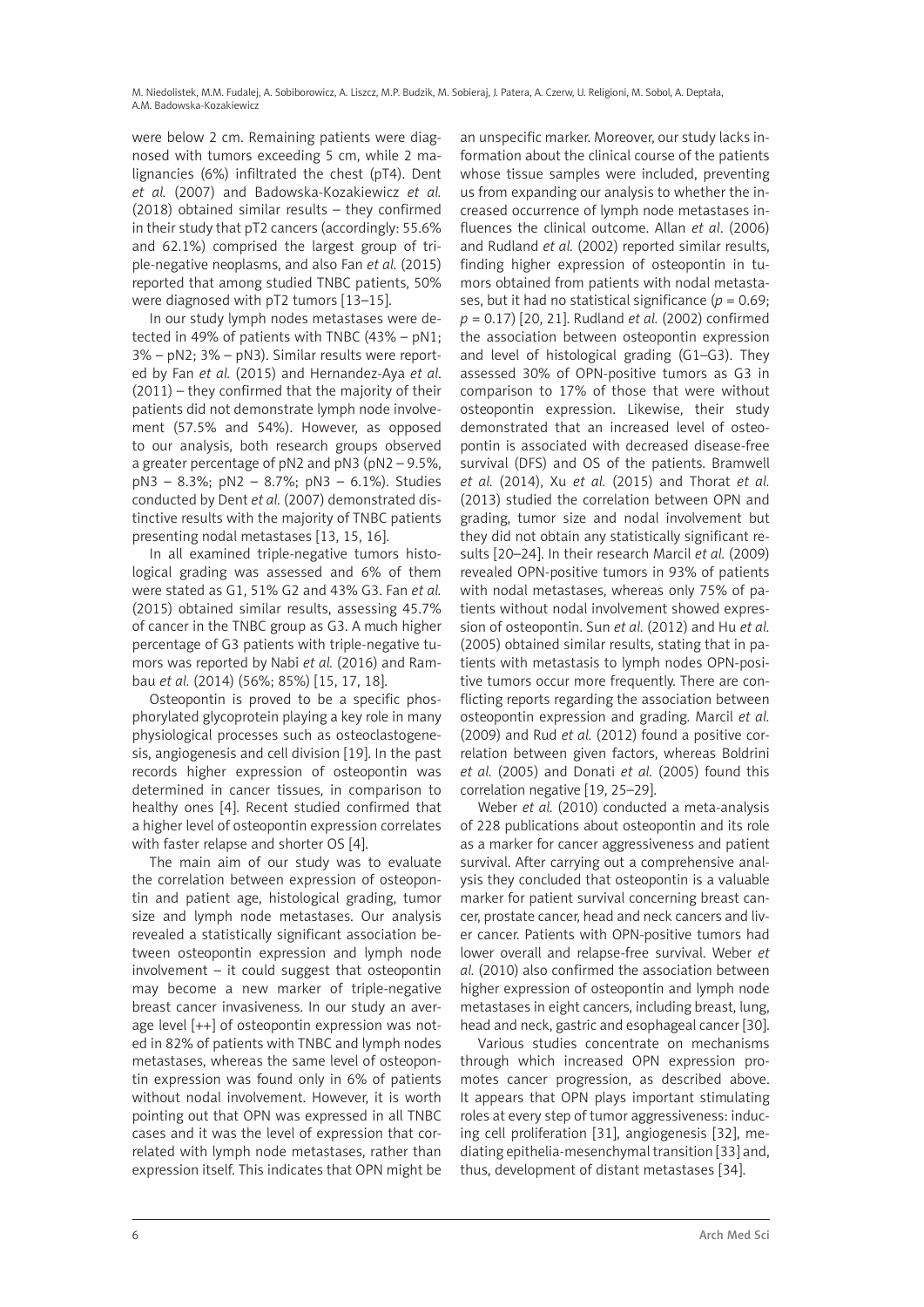Studies concerning the structure of the OPN gene identified several enhancers enabling different transcriptional factors to influence the intensification of OPN gene transcription [35]. Among those is activator protein-1 (AP-1), a complex hetero- or homodimer protein of Jun and Fos oncogenic protein families [36]. Its function is currently being studied in various neoplasms, including triple-negative breast cancer, where it was shown to facilitate the progression of the tumor, for example by suppressing the expression of E-cadherin, decreasing cell-to-cell adhesion [37]. It would be worth considering the possibility of expression of OPN as a marker of AP-1 activation, which itself facilitates metastatic spread of the disease. Description of the Ras-activated enhancer in the promoter of the OPN gene [38] indicates that OPN expression might also be upregulated due to Ras oncogene activity, which is infrequent, but present in some cases of triple-negative breast cancer [39]. This suggests that increased expression of OPN observed in triple-negative breast cancer may result from enhanced transcription due to presence of oncogenic transcription factors. However, this matter requires detailed research.

Xu *et al.* (2016) conducted a study on mixed cell co-cultures of mammary fibroblasts with altered T-lymphoma invasion and metastasis-inducing protein 1 (Tiam1) expression and breast cancer cells. Decreased Tiam1 expression in fibroblasts resulted in increased secretion of osteopontin, leading to long-term increase of invasiveness in associated human breast cancer lines. The authors concluded that the Tiam1-OPN signaling pathway may regulate breast cancer invasiveness by causing epigenetic alterations of breast cancer stem cells and could be a potential therapeutic target [40].

Pio *et al.* (2017) studied ALDHhiCD44+CD24 breast cancer cell migration in bone marrow-conditioned media *in vitro*. Their results showed that bone-derived OPN increased the migration and promoted maintenance of the stem-like behavior of breast cancer cells. They also demonstrated that the mechanism of this dependence is mediated by interactions between OPN and CD-44 and RGD-dependent integrins. In the studied cells, bone-derived OPN activated the downstream signaling pathway involving phosphorylation of WNK-1 and PRAS40 [41].

Osteopontin is not only correlated with invasiveness but also is suspected to be associated with the response to chemotherapy. OPN expression is always correlated with vasculogenic mimicry (VM) – a new model of neovascularization based on a microvascular channel made up of non-endothelial cells [42]. In the Gu *et al.* (2017) study, 80 out of 200 analyzed breast cancer sam-

ples demonstrated positive expression of OPN. They proved that concurrence of OPN expression and VM might be used as a predictive factor for efficiency of neoadjuvant chemotherapy due to the significant correlation between its expression and pathological complete response [43]. The addition of one splice variant of OPN (exon-4) is suggested to be used in standard breast cancer immunohistochemistry owing to its potential in making decisions regarding the way of treatment. In the study conducted by Zduniak *et al.* (2016) osteopontin exon 4 was associated with a favorable response to tamoxifen and a poor response to CMF chemotherapy (cyclophosphamide, methotrexate, fluorouracil) [44]. What is more, high expression of OPN mRNA is correlated with reduced DFS and OS [45].

In conclusion, our study confirmed that invasive ductal carcinoma comprises the most numerous groups among all histological types of breast cancer. Furthermore, the analysis conducted on patients with triple-negative breast cancer confirmed the association between nodal metastases (pN0–pN3) and tumor size (pT1–pT4) and highlighted the statistically significant correlation between osteopontin expression and lymph node involvement, which may suggest osteopontin's important role in the invasiveness of triple-negative breast cancer.

## Conflict of interest

The authors declare no conflict of interest.

References

- 1. Senger DR, Wirth DF, Hynes RO. Transformed mammalian cells secrete specific proteins and phosphoproteins. Cell 1979; 16: 885-93.
- 2. Standal T, Borset M, Sundan A. Role of osteopontin in adhesion, migration, cell survival and bone remodeling. Exp Oncol 2004; 26: 179-84.
- 3. Mituś JW, Sas-Korczyńska B, Ryś J. Metaplastic breast cancer with rapidly progressive recurrence in a young woman: case report and review of the literature. Arch Med Sci 2016; 12: 1384-8.
- 4. Mrochem J, Bartnik W. Osteopontyna nowy marker w chorobach nowotworowych. Wsp Onkol 2008; 12: 349-53.
- 5. Badve S, Dabbas DJ, Schnitt Baehner FL, et al. Basal-like and triple negative breast cancers: a critical review with an emphasis on the implications for pathologists and oncologists. Mod Pathol 2011; 24: 157-67.
- 6. Engebraaten O, Vollan HK, Børresen-Dale AL. Triple-negative breast cancer and the need for new therapeutic targets. Am J Pathol 2013; 183: 1064-74.
- 7. Nowacka-Zawisza M, Krajewska WM. Potrójnie negatywny rak piersi: molekularna charakterystyka i potencjalne strategie terapeutyczne. Postepy Hig Med Dosw 2013; 67: 1090-7.
- 8. Lehmann BD, Pietenpol JA, Tan AR. Triple-negative breast cancer: molecular subtypes and new targets for therapy. Asco Educational Book 2015; 31-39.